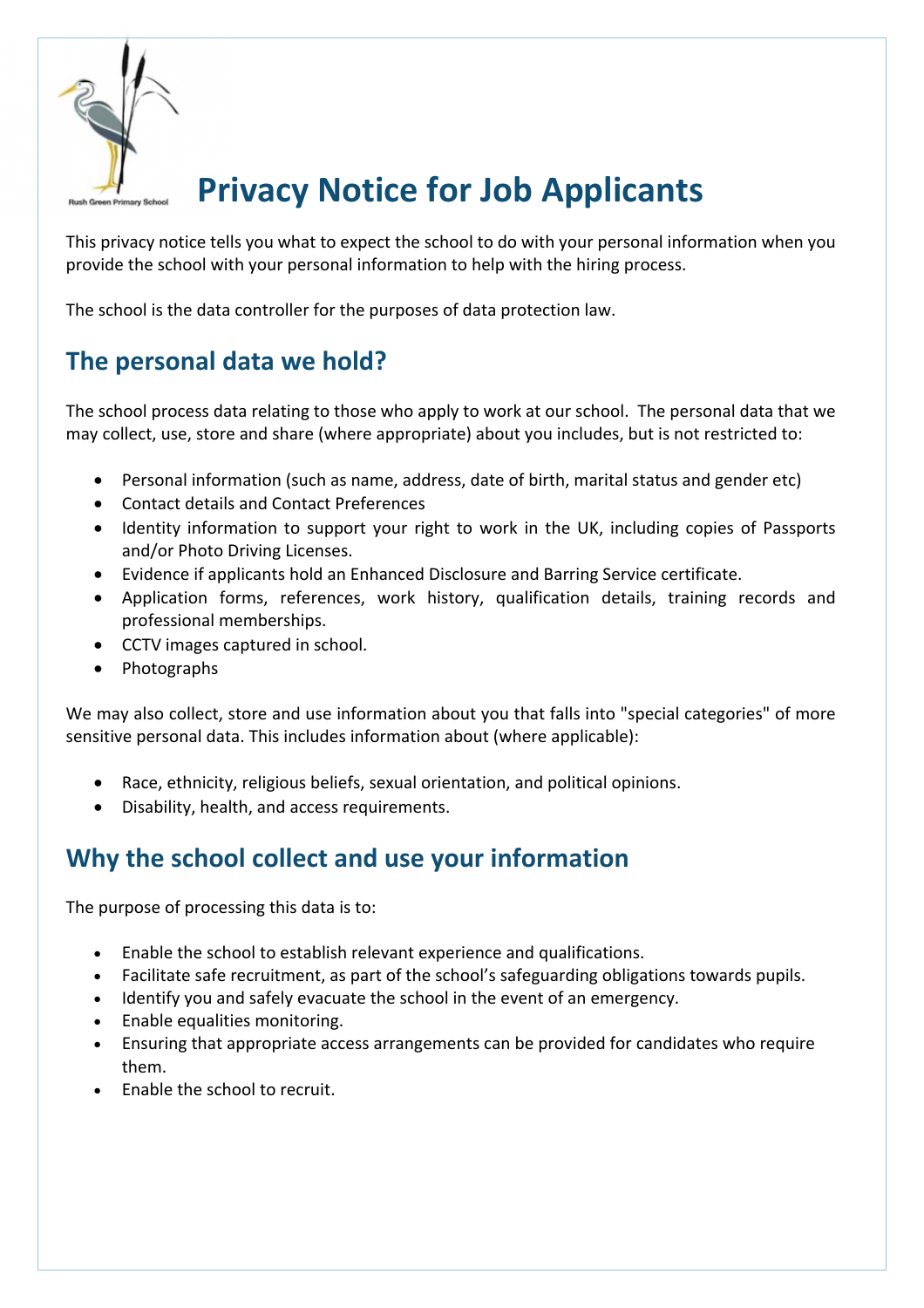### **The lawful basis on which the school use this information**

The school holds the legal right to collect and use personal data relating to the applicants. Most commonly, the school use it where the school need to:

- Comply with a legal obligation
- Carry out a task in the public interest
- Where the school have legitimate interests in processing the data, for example, the use of photographs to enable the school to clearly identify you in the event of an emergency evacuation

Less commonly, the school may also use personal information about you where:

- You have given the school consent to use it in a certain way
- The school need to protect your vital interests (or someone else's interests)

Whilst the majority of the personal data you provide to the school is mandatory, some is provided on a voluntary basis. When collecting data, the school will inform you whether you are required to provide this data or if your consent is needed. Where consent is required, the school will provide you with specific and explicit information with regards to the reasons the data is being collected and how the data will be used.

If the school have consent to use your personal information, you have the right to remove it at any time. If you want to remove your consent, please contact the school's data protection officer.

#### **How long is your data stored for?**

Personal data we collect as part of the job application process is stored in line with our Records Retention and Deletion Policy. This is based on the Information and Records Management Society's toolkit for schools.

When this information is no longer required, we will delete your information in accordance with our Records Retention and Deletion Policy.

#### **Who the school shares applicant information with?**

The school does not share information about you with anyone without consent unless the law and school policies allow the school to do so.

Where it is legally required, or necessary (and it complies with data protection law) the school may share personal information about you with:

- The local authority to meet our legal obligations to share certain information such as, shortlisting candidates for a head teacher position.
- Suppliers and service providers to enable them to provide the service we have contracted them for, such as HR and recruitment support.
- Professional advisers and consultants
- Employment and recruitment agencies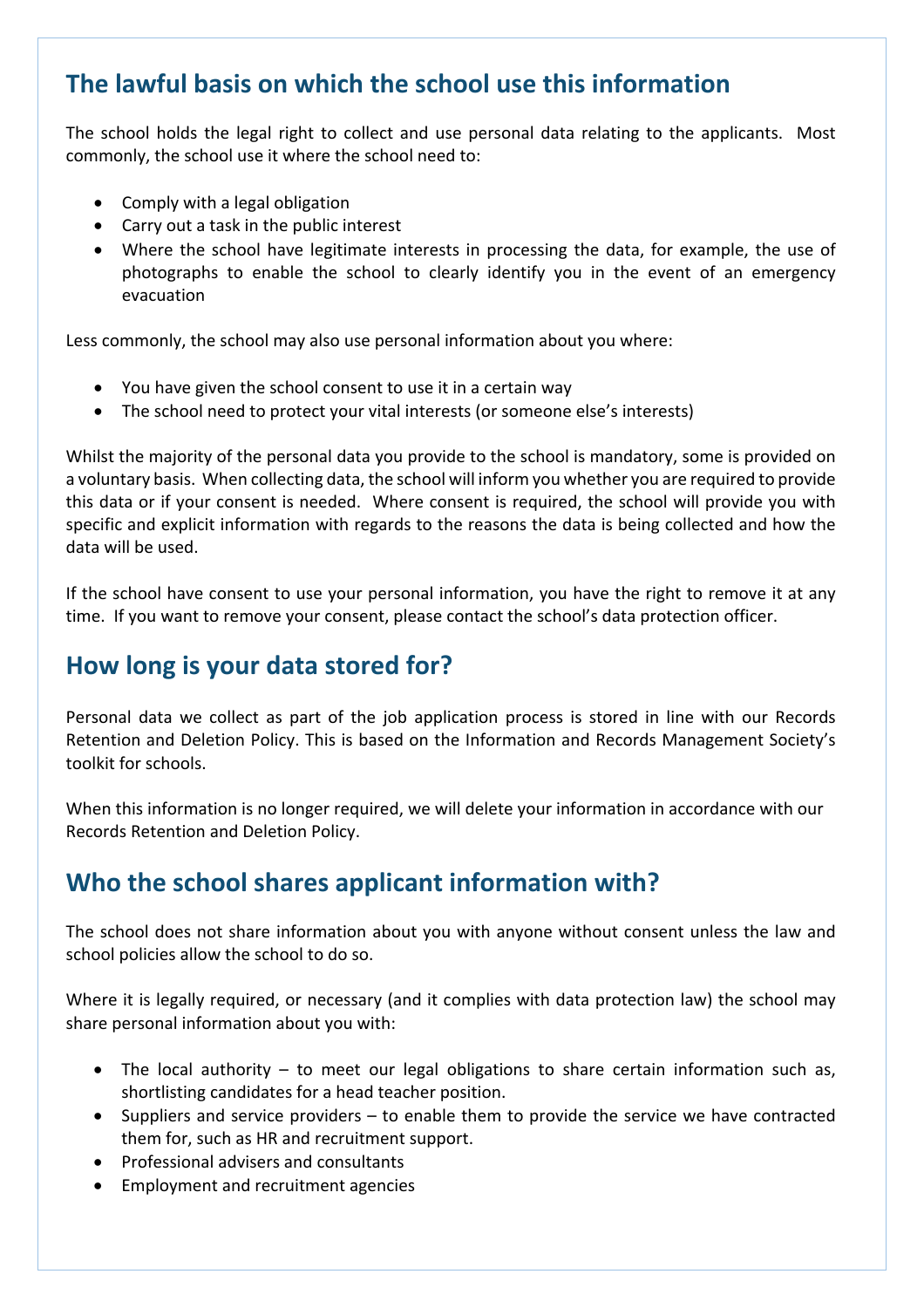# **Transferring data internationally**

Where we transfer personal data to a country or territory outside the European Economic Area, we will do so in accordance with data protection law.

# **Your Rights**

#### **Your right of access**

You have the right to ask the school for copies of your personal information. This right always applies and is commonly known as making a 'subject access request'. There are some exemptions, which means you may not always receive all the information the school process for example, if information is likely to cause serious harm to the physical or mental health or condition of you or any other person.

Information relating to or provided by a third person who has not consented to the disclosure, including images removed or obscured may be withheld. If the school can't give you some or any of the information, the school will tell you why.

If you make a subject access request, and if the school do hold information about you the school will:

- Give you a description of it
- Tell you why the school are holding and processing it, and how long the school will keep it for
- Explain where the school got it from, if not from you
- Tell you who it has been, or will be shared with
- Let you know whether any automated decision-making is being applied to the data, and any consequences of this
- Give you a copy of the information in an intelligible form

To make a request for your personal information, please contact the school data protection officer clearly stating:

- Your name and contact details
- The Information you want
- Any details or relevant dates that will help the school process your request.

#### **You also have the right to:**

- object to processing of personal data in some circumstances.
- prevent processing for the purpose of direct marketing
- object to decisions being taken by automated means
- in certain circumstances, have inaccurate personal data rectified, blocked, erased or destroyed; and
- claim compensation for damages caused by a breach of the Data Protection Regulation

Article 22 of the UK GDPR has additional rules to protect individuals from decisions made solely for the purpose of automated decision-making and profiling. The school does not carry out any automated decision-making and/or profiling on the workforce.